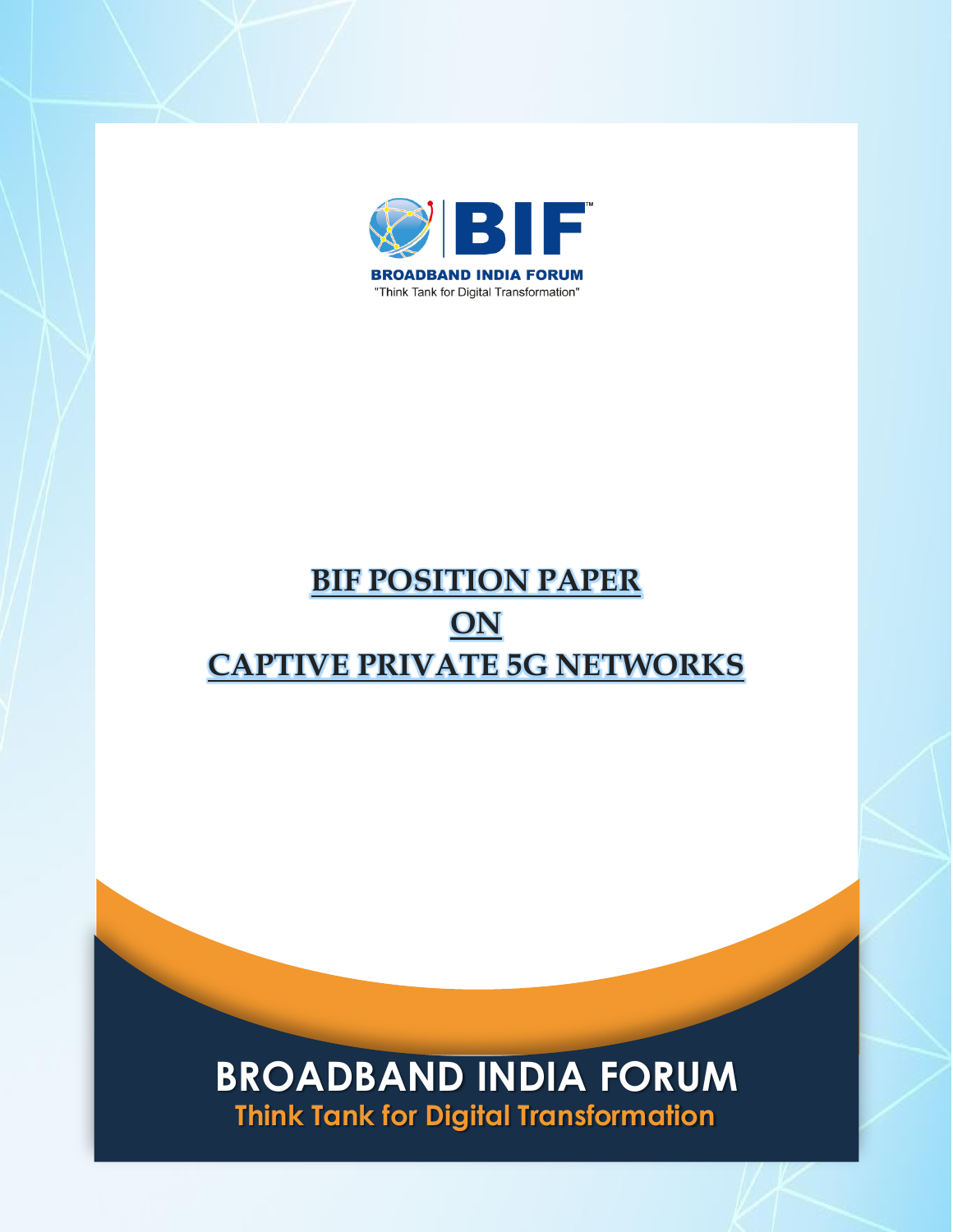

## **BIF Position Paper on Captive Private 5G Networks for holistic progress of Digital India**

Broadband India Forum, on the basis of its core principle, is a technology neutral and service agnostic entity, with no bias or inclination towards any organisation/service/technology/vertical. Our diverse membership base includes Academia and Research Institutions, Startups and MSMEs, Satellite and Wi-Fi players, Telecom and Internet Service Providers, Infrastructure Partners, Content and Broadcast Service Providers, and Social Media entities, besides leading Technology Organisations and Innovators. As an independent policy forum and credible think-tank, all our position papers, recommendations and submissions are solely focused towards promoting, supporting and enhancing all policy, regulatory and standards initiatives in the country for the proliferation of high-quality broadband, to empower consumers with efficient and economical digital services. Keeping these ethos of the Forum in mind, we submit the following on the vital aspect of Captive Private 5G Networks:

- 1. **5G goes beyond telecom**: Unlike its earlier generations, the applicability of 5G transcends the domain of traditional telecom and would cater to the benefit of several other non-telecom verticals, which can help derive higher efficiencies and output to drive up the country's economic and technological prowess. 5G is not the preserve of the telecom sector alone, and should be treated with the broader view of the greater benefits to all industries, and the nation.
- 2. **India needs Private 5G to accelerate Digital Transformation, Atmanirbharta and Industry 4.0**: India needs higher efficiencies in verticals like Manufacturing, Healthcare, Education, Agriculture, Financial Inclusion and many others to accelerate the process of digital transformation, which is a National Priority. This can best be achieved only through use of Private 5G Networks. With our aspiration to become a global manufacturing and supply chain hub, and building resilience and self-sufficiency in manufacturing to achieve 'Atmanirbharta', Private 5G would be crucial for the enterprises to augment efficiencies, enhance productivity and march towards Industry 4.0. Due to the digitalization of all sectors made possible through private 5G networks for enterprises, India can make massive gains in GDP and in the quality of living for the common man.
- 3. **Private Networks are Non-Public Networks (NPNs):** Private 5G Networks are not about Public Data and Voice networks working inside private/captive campuses as is being alluded to and misunderstood in certain quarters. It is about deployment of high speed, enhanced data capacity and ultra-low latency applications inside a closed manufacturing unit, hospital, airport, shipping port, etc*. Since none of these applications are working in India at present, claims to be able to deliver these features through public networks are unsubstantiated*.
- 4. **Private 5G Networks are best setup by enterprises themselves as they are the best qualified to do so:** Only the enterprise knows best its requirements of very high SLA and thus design networks to meet these. They would be best equipped to design and set up their own networks. For example, a Maruti or an Apollo would know its system and requirements far better than anyone else, and therefore, would be able to customise and design the network and applications accordingly. Even today, OEMs setup the traditional telecom networks on behalf of the telcos. So they could definitely deploy and operate their own 5G NPNs. The enterprises can also go directly to the vendors for their private networks and not require to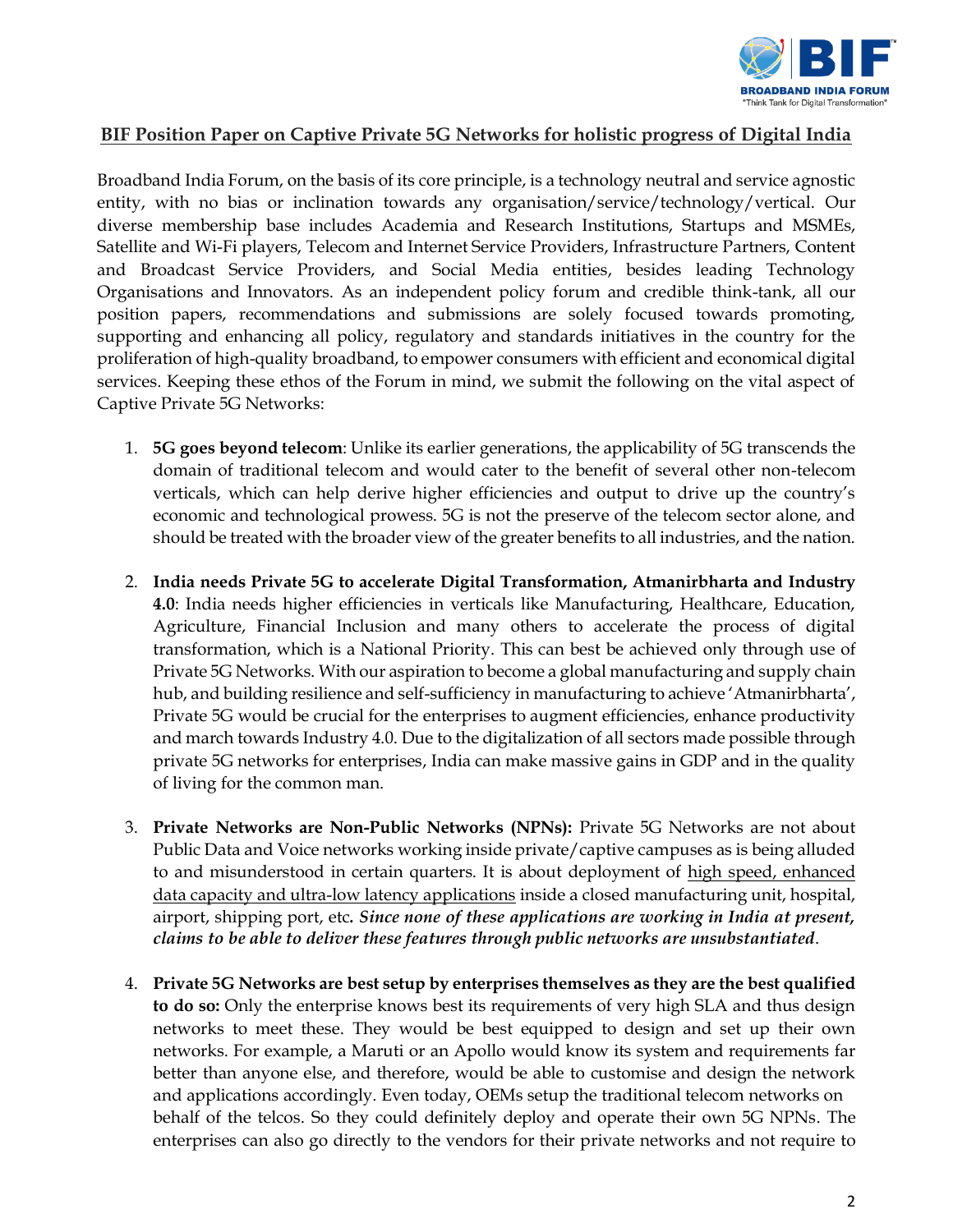

have a middle man involved that reduces efficiency and increases cost. In fact, the enterprises would benefit significantly in terms of cost, quality and speed of implementation. Therefore, the enterprises themselves should have the option to set up their private networks themselves, or choose the best possible Service Provider to do so for them.

- 5. **Public Networks can't deliver the levels of efficiencies and the required SLAs that are expected from Private Networks**:
	- a. A Public Telecom Network set up by a telecom licensee would necessarily have to be one which optimises the various needs of the masses. It would not be in a position to meet specific enterprise higher and specific SLAs that are characteristic of specific industry verticals. A one-size-fits-all model, as used in public networks, will not fulfill the requirements of private 5G networks.
	- b. For example, the needs and requirements a Maruti-Suzuki automotive factory would be quite different from that of an Apollo Hospital or an IIT Delhi campus, and so on. In fact, these may even vary within the same vertical. For example, the specific needs of a Honda factory may be different from that of a Toyota.
	- c. This customisation can be achieved only through dedicated captive private 5G networks. Whether it be the precision required for a Robotic Surgery in healthcare, where any lapse in the network quality could impact a life; or the latency requirements to efficiently manage Intelligent Traffic Management or Transport Systems for public usability; the demands for these networks would be significantly and understandably much higher, and need to be delivered accordingly.

#### 6. **Revenues of the Government are protected:**

- a. Most of the revenues of the Telcos are external and that remains completely untouched and hence they remain protected as does Government revenues. The Non-Public Networks or Private Networks constitute additional revenue streams for the Telcos and the Government. This revenue stream has not yet been tapped.
- b. There would be no revenue loss to the Government on account of direct spectrum allocation for Private 5G Networks to Enterprises, as **they shall purchase the spectrum at a price to be fixed by the Government and allocated administratively**. Enterprises who will be permitted to set up Private Networks would have to acquire a Special CPWN License (Ref: TRAI Recommendations of 11th April 2022) and would be required to pay License Fee. So, under no count does the Government stand to lose revenues, as is being apprehended in some quarters.

## 7. **Additional source of revenue to the Government exchequer**:

- a. *Government revenues accrue from the public usage of spectrum. Private Networks are Non-Public Networks*. *They would provide an additional source of revenue for the Government.*
- b. This spectrum should be given through separate allocation mechanism than that being given for Public Networks which is through auction. *This is because this is being utilised by only one user in a given local area, unlike the case of public networks*. Hence it needs to be given directly to the enterprises at a rational and reasonable price through a suitable administrative mechanism.
- c. This is based on best practices by other countries all over the world.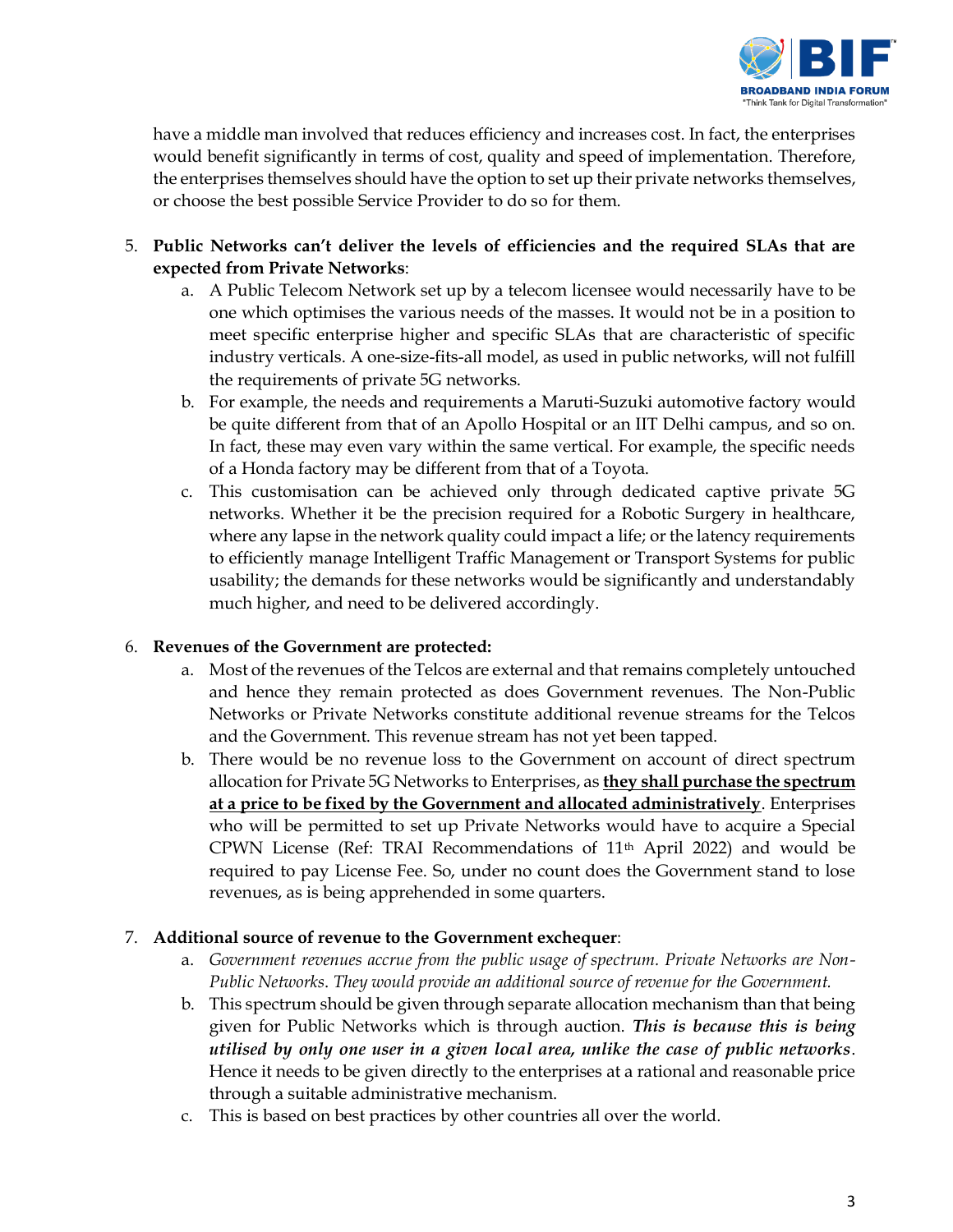

#### 8. **Revenue aspect for Telecom Service Providers (TSPs)**:

- a. It is a misconception that Private 5G Networks would lead to revenue losses for the Telcos, as expressed by certain entities. *In actuality, in the present scenario, majority of the enterprise revenues of TSPs would be through external network services which comprise of voice and data communications. Captive usage in the current situation would only contribute a minor share in processes/applications like robotics, automation, etc., due to challenges in delivering the required SLAs through public networks.* Therefore, the speculated loss in revenues for telcos via enterprise services is a misplaced one.
- b. It must be understood that Indoor Private Campus Networks do not truncate legitimate revenue of the TSP but help to enhance productivity and efficiency.
- c. In fact, a more efficient captive network through Private 5G would lead to increased productivity for the enterprise, which would help grow business activities/external communications, thereby driving better revenues for the TSPs. E.g. a 5G NPN in P&G would drive business efficiencies, whereby activities would be enhanced, and more co-ordinations would lead to enhanced traffic to be carried by TSPs through the external network. New enhanced revenue streams could flow to the telcos.
- d. TSPs have also been provided the option of leasing part of their spectrum to Enterprises at an affordable cost. This is in line with global best practices as the option of spectrum leasing has been opened in many leading economies such as Australia, Denmark, Finland, France, Germany, Malaysia, UK, USA, etc.
- e. **Moreover, if such nature of concerns were to be decisive in such major policy decisions, then perhaps the liberalisation of Indian telecom would not have happened at all, in order to safeguard the revenues of the incumbent government operators back in 1999 (viz. BSNL, MTNL and VSNL). Private mobile telephony, with the incumbents today as new entrants at that time, would not have had the chance to enter the market**.
- **f.** *Keeping in line with India's focus towards a Policy and Regulatory regime which encourages liberalisation, enhanced competition, and facilitates entry of new players and innovation, the progress of Indian Industry should not be compromised to protect the revenue interests of a specific business segment, albeit hypothetically (since there are no revenue losses as explained above)***.**
- 9. **Aspect of security requirements for lawful interception and monitoring**: It has been erroneously claimed that Private 5G Networks could be exploited by anti-social elements to bypass interception and monitoring of messages which would be detrimental to national security. *It needs to be understood clearly that Private 5G Networks are not connected to external public networks - there is no connectivity to PSTN or any other PLMN/ISP, and the Spectrum is majorly needed for IoT, Machine-to-Machine (M2M), Robotics, Logistics, etc. Hence it is not permissible for external communications and the need for lawful monitoring, interceptions and the possibility of threats to national security do not arise at all*.

#### 10. **Spectrum Requirement for Private 5G**:

a. *Spectrum Requirement for Private Networks or Non-Public Networks is limited to a local area and has only one potential user in that given area*. Hence it should be sold at a rationally and reasonably fixed price in an administrative manner as no public service or revenues are involved here. Moreover, Private Networks or Non-Public Networks are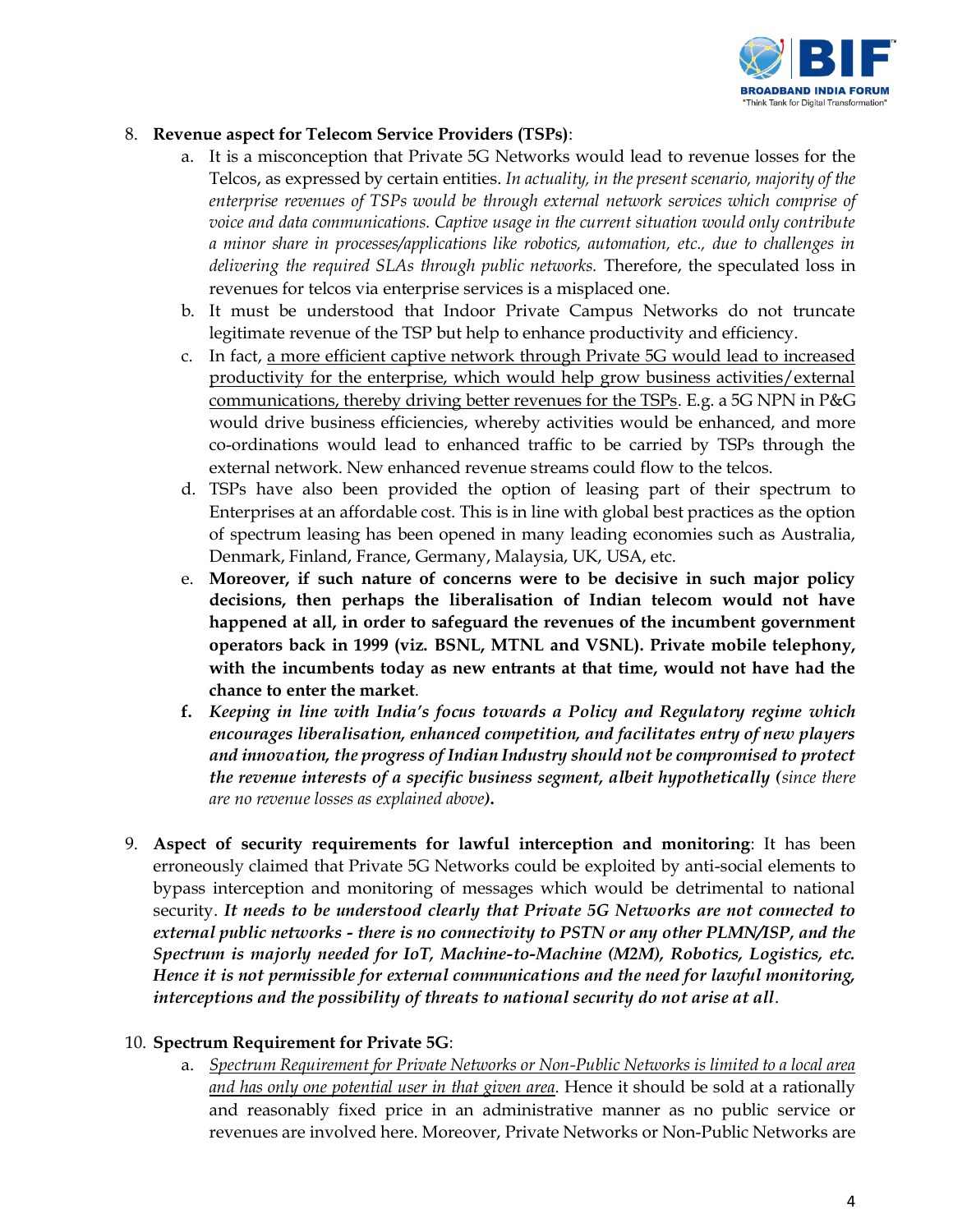

a National Requirement and a pre-requisite for industrialisation, automation, Manufacturing 4.0 and Atmanirbhar Bharat.

- b. It needs to be clearly understood that Private Networks would not be addressing the retail market and they would need the dedicated spectrum within the local campus only and the same spectrum, if required, can be reused elsewhere. Only a limited amount of spectrum (about 100 MHz, depending on the specific spectrum bands) would be required and is to be used/deployed within the geographical boundaries of the premises (with specific lat-longs) and not in the entire LSA/Circle.
- c. *To ensure high degree of efficiency, optimal utilisation of resources and higher levels of productivity, captive enterprise networks need dedicated spectrum and not shared spectrum as would be the case if Telcos were asked to build Private Networks. This would not only impose additional burden on the Telcos, but is also likely to negatively impact the QoS of the public 5G services, which is not desirable*.

## 11. **Allocation of Spectrum for Private 5G**:

- a. TRAI, after significant deliberations, has considered that Captive Wireless Private Networks are not Public Networks, have no market customers, and are limited to a specific location. There is no revenue generated from the public from the use of this spectrum, which is exclusively for internal usage by a single entity.
- b. Since these entities (the enterprises) are not bidding for Circle-wide or State-wide public land-mobile service and require spectrum only for captive internal usage for specialist applications within the narrow and limited confines of a campus or enterprise, it is irrational to envisage an auction for this which would be a meaningless exercise – as there is only one potential user, i.e. the enterprise itself.
- c. Thus, TRAI has most appropriately recommended that the spectrum is to be assigned administratively, in line with global practices. The Authority has also stated that it would recommend pricing keeping in mind transparency, geographical aspects, factoring of market price, etc. for the Private Networks.
- d. A certain amount of exclusive spectrum (non-public 5G) has been recommended by TRAI to be earmarked for private 5G networks. This will provide an improvement over the average SLAs of Public Networks, besides complete lack of interference between them. This will, in turn, accelerate Digital Transformation of Enterprises to Industry 4.0, and boost both 'Atmanirbharta' & 'Make in India'. It will also create a platform for a new wave of start-ups to focus on 5G enabled IoT solutions.

## 12. **Misinterpretation of Hon'ble SC guidelines on Spectrum Allocation**:

- a. It is often misrepresented by certain quarters that the Hon'ble Supreme Court of India had mandated auction as the only means for assignment of Spectrum, as per its ruling on the 2G Spectrum case on 2nd February 2012.
- b. In actuality, there was a Presidential Reference No.1 of 2012, wherein the Supreme Court, opined, in its advisory jurisdiction, that "*Auction, as a method of disposal of natural resources, cannot be declared to be a Constitutional mandate under Article 14 of the Constitution of India.*"
- c. The SC further stated that "Auction may be the best way of maximising revenue, but revenue maximisation may not always be the best way to serve public good."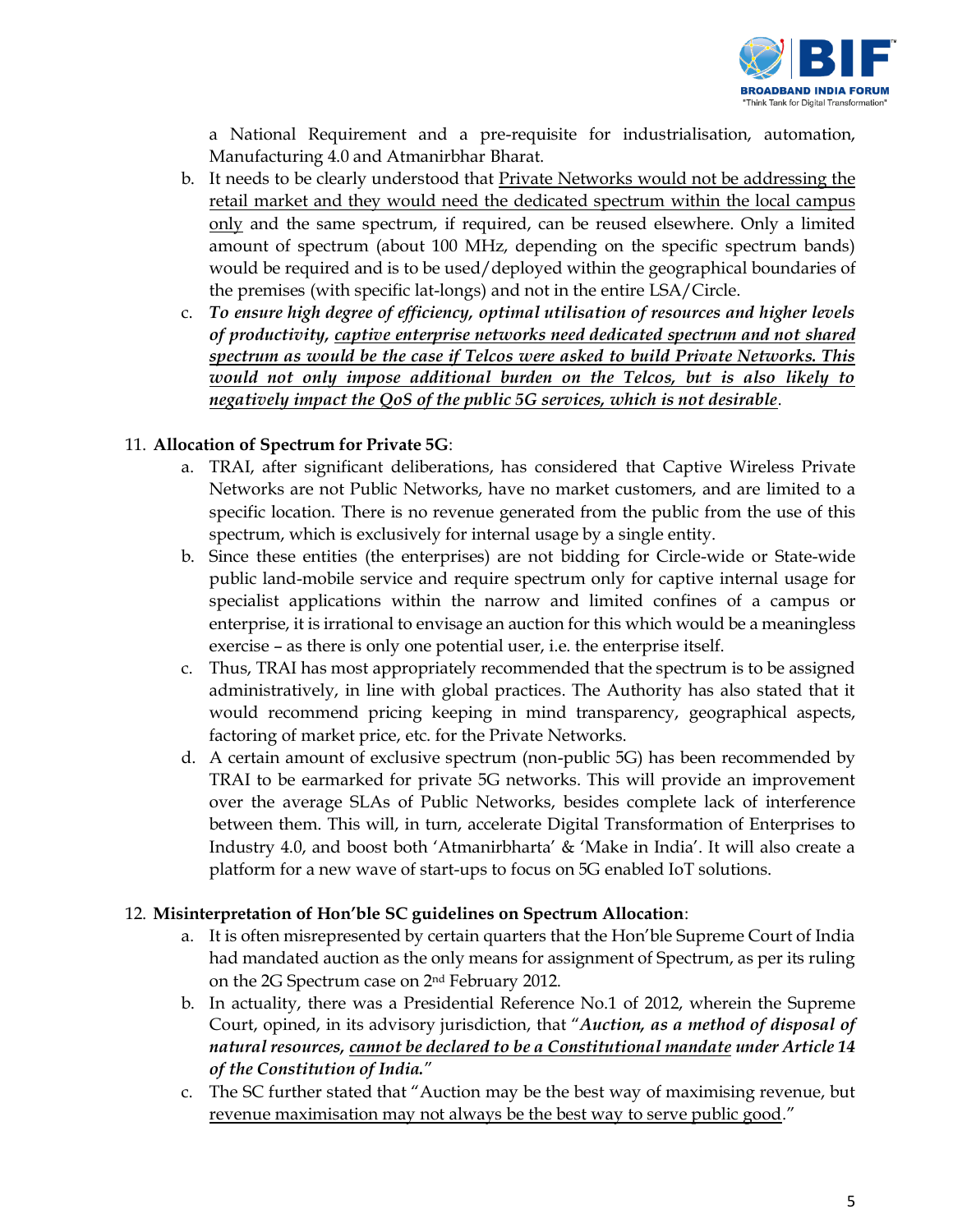

d. Hence, the perception that Spectrum can be assigned only through auction is grossly inaccurate and misleading.

#### 13. **Holistic view for all stakeholders of the ecosystem**:

- a. TRAI recommendations on Private 5G Networks address the interests of all the stakeholders - the TSPs, the enterprises, as well as the public, since more private networks would lead to more employment opportunities and business, translating into greater economic gains.
- b. An enabling framework consisting of 2 distinct processes has been recommended by TRAI - establishment of private networks for enterprises by TSPs through their assigned spectrum, and through enterprises directly obtaining spectrum from the Government in an administrative manner. Therefore, Private 5G Networks can be set up and operated by TSPs, Equipment Providers, Infra players or Enterprises – A Win-Win for All!!
- c. It is to be noted that if telcos can provide a viable and competitive offer of leased 5G spectrum, it could be acceptable for the enterprises. *The right to choose the best Service Provider for their customized network requirements should lie with the customer (i.e. the enterprise)*. This forms the core principle of a democratic nation like ours.
- d. *It would be unfair and against the global best practices to exclusively reserve the rights of spectrum for private networks for a specific group of incumbents, making the enterprises dependant solely on whatever quality/cost is to be offered to them for their services, besides the timeliness of the networks reaching the enterprises, especially in non-urban areas*.

#### 14. **Opportunity for India to make up for lost time in 5G adoption**:

- a. In all practicality, it needs to be acknowledged that many leading economies have already implemented and are running operational 5G networks for nearly 2 years now. Our learnings from the past deployments of 3G/4G indicate that it is likely to take a few years for a significant country-wide public 5G network to be operationalised effectually in India, due to the extensive preparation work required for network architecture and optimisation, fiber laying – both to towers and intra-city, streamlining of RoW procedures, street furniture readiness, etc. In the meanwhile, **we cannot afford to stay behind and Private 5G Networks provide India an excellent opportunity to catch up with the world and showcase early adoption of 5G** across several different verticals - be it healthcare, education, manufacturing, or more, and extracting its manifold benefits therein.
- b. India would not need to wait for pan-India rollout of public networks to enjoy the benefits of 5G. In fact, learnings from the use of Private 5G Networks can be used to build competence and significant expertise, and further be leveraged for wider deployment of our nation-wide Public network.
- c. In fact, an aggressive and facilitating approach may be taken by the Government in regard to enabling Private 5G Networks, so that the industry can make up for the lost time, and keep progressing technologically in order to stay aligned with the rest of the world, especially the digitally advanced nations.
- d. *If this critical need is not catered to, the industry, the economy and the nation would lose out in the advancement to Industry 4.0, advanced Health care, improved Agriculture and to more*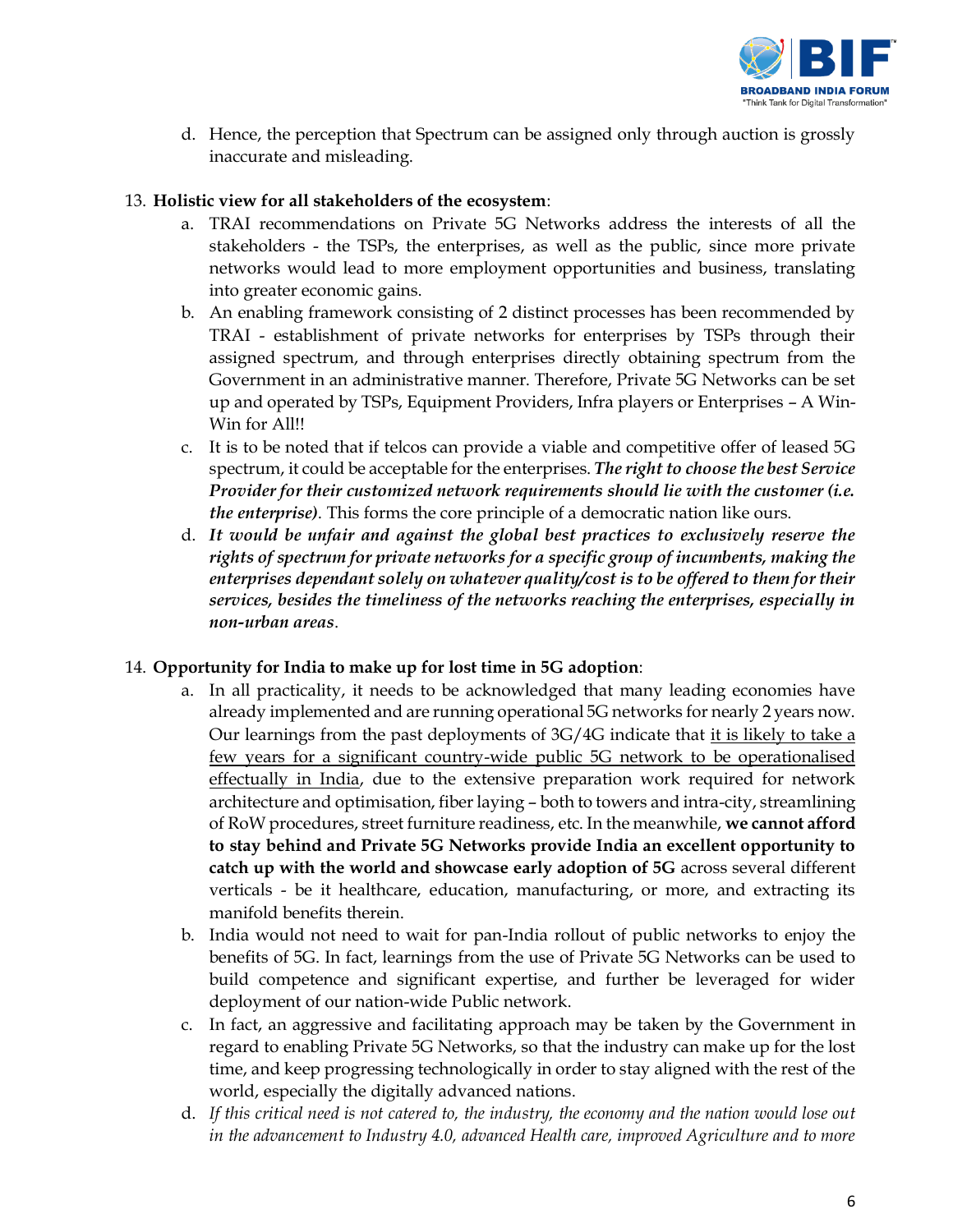

*efficient Logistics & Transportation services. We will lose out in the ambition to become a global manufacturing hub or a global R&D hub and fail to clinch the geopolitical advantage that lies before us now in these areas*.

### 15. **Rural Development and socio-economic progress**:

- a. The utility and applicability of 5G would be equal or perhaps even more in nonurban/semi-urban/rural locations because of its need for improving efficiencies in verticals like agriculture, manufacturing, healthcare and other segments, for yielding better outputs in a more cost-efficient manner.
- b. It has been observed globally, as also stated by ITU, that the initial deployment of 5G public networks will increase the digital divide, as the roll-outs by TSPs would be focused on the metros and urban areas, where the revenues would be expected from.
- c. However, in that case, 5G would not reach the needy and poorly served sectors of manufacturing, agriculture, healthcare, etc. in the semi urban and rural/remote areas. The only way these areas can advance would be through the digitalization offered by setting up private 5G networks by concerned enterprises.
- d. Therefore, Private 5G Networks must be set up concurrently, so that they don't miss the bus in wait. For e.g. a state-of-the-art manufacturing facility in a lesser known place like Haldwani or Malda could achieve high efficiencies and productivity through Private 5G. This would also lead to generation of employment opportunities in the regions, translating to better incomes and improved quality of living for the locals.
- e. *The non-urban areas and populace of the country should not be deprived of the opportunity to gain through the benefits of 5G through private networks, as it would block the rightful development of all sectors, the progress of the rural economy, and stifle the national goal of 'Sabka Saath, Sabka Vikas'.*
- 16. **Use Cases Examples**: Various models of 5G Private Networks or non-Public Networks (NPN) deployment are possible. An automotive manufacturing plant (Honda/Maruti) or a hospital (AIIMS), an academic/research institution (IITs), ports like JNPT/Chennai Port, manufacturing facilities, or a transportation/logistics enterprise can set up a private network for improving productivity inside a factory, or for healthcare, or for efficiency in a logistics hub, advanced R&D, etc.
	- a. Manufacturing: Private 5G Networks can help optimize connectivity to industrial control equipment, enable real time control of robotic equipment as well as AR applications that provide support for critical industrial processes. In healthcare too, 5G private networks would enable a wide variety of applications, including use of technologically advanced medical procedures like robotic surgeries, developing modernised healthcare facilities, efficient digitization systems, etc.
	- b. Ports: Although India has a huge coastline, our ports are not the most utilized in global shipping/logistics business. With implementation of 5G NPNs and the resultant increase in efficiencies in the harbour operations, Indian ports could become highly competitive globally, bringing in significantly higher business/revenues and adding to the national economy and growth. Ports can gain through substantial economic gains and fuel savings owing to increased efficiency and productivity, as established by case studies of 5G test beds/innovation labs in ports like Hamburg, Livorno, etc.